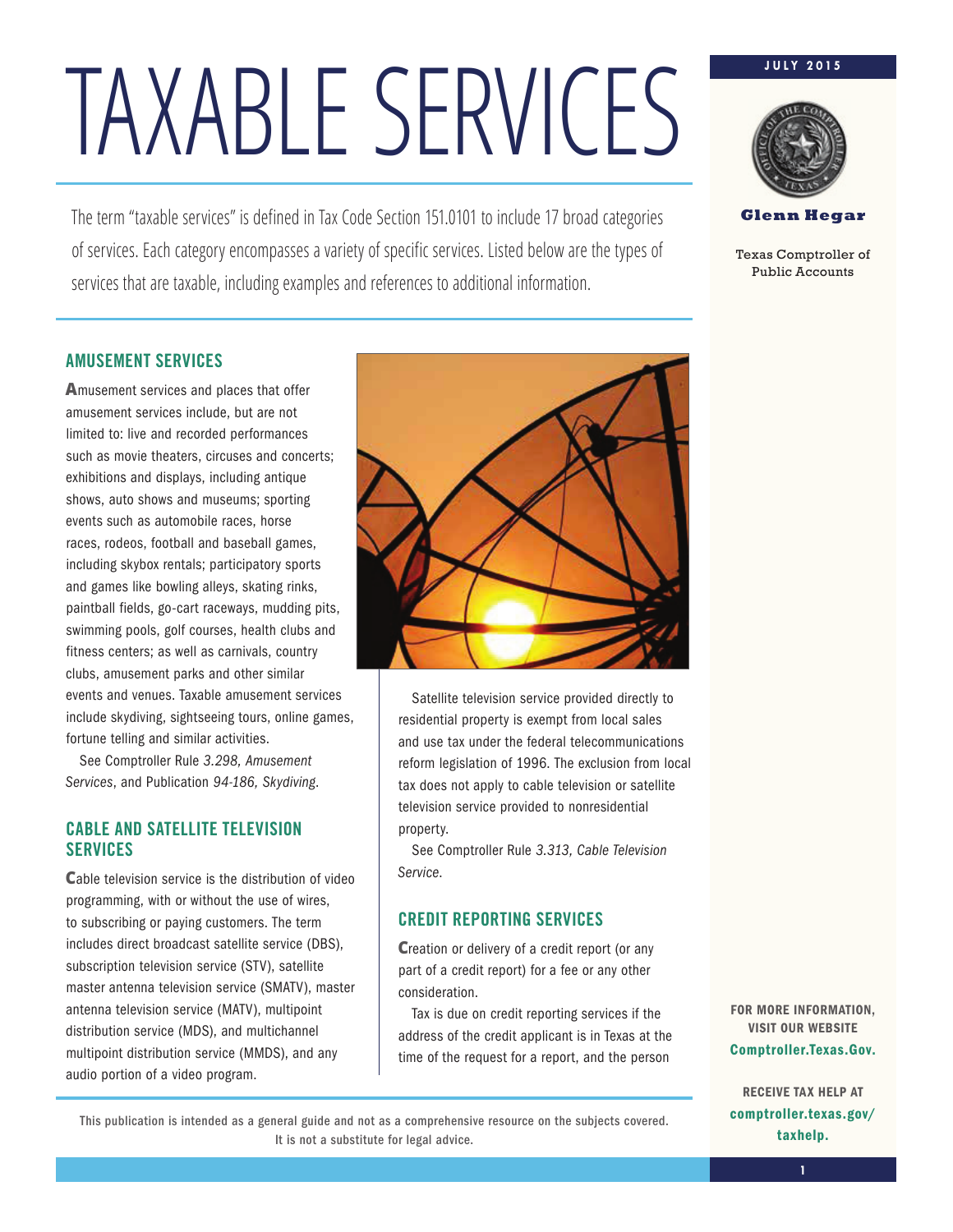who requested the credit report is in Texas or is doing business in Texas.

See Comptroller Rule 3.343, Credit Reporting Services, and Publication 94-106, Credit Reporting Services.

### DATA PROCESSING SERVICES

**U**sing a computer for word processing; data entry, production, compilation, storage or manipulation is a taxable data processing service.

Twenty percent of the charge for data processing services is exempt from tax.

Examples of data processing include check preparation; accounts payable or receivable preparation; web hosting, web site creation and maintenance; data storage, including offsite backup of electronic files; conversion of data from one type of medium to another (i.e. converting paper documents or videotapes to digital files); and the performance of a totalisator service with the use of computational equipment required by the Texas Racing Act. Data processing services providers include sellers of software as a service and application service providers.

Merely using a computer as a tool to help perform a professional service is not a data processing service. For example, the use of a computer and computer aided design software by an architect during preparation of original building plans is not data processing. Similarly, a bookkeeper or accountant is not performing taxable data processing services when applying knowledge of accounting principles to produce financial reports such as income statements, balance sheets, or profit or loss statements, or to prepare federal income tax, state franchise or sales tax returns, even if such work is performed on a computer.

Data processing also does not include the transcription of medical dictation by a medical transcriptionist, most medical billing services, or Internet advertising provided through a classified advertisement, banner advertisement, vertical advertisement, or link when the item is displayed on an Internet website owned by another person.



See Comptroller Rule 3.330, Data Processing Services, and Publication 94-127, Data Processing Services are Taxable.

### DEBT COLLECTION SERVICES

**A** debt collection service is any activity to collect or adjust a delinquent debt, to collect or adjust a claim, or to repossess property subject to a claim. For example, charges to perform any of the following services are subject to tax:

- collect overdue bills or returned checks for a retailer or service provider;
- send letters or make telephone calls related to delinquent accounts;
- receive incoming calls related to delinquent accounts;
- repossess property; and
- file liens.

Tax is due on the total charge for debt collection activities when the last known address of the debtor in the creditor's records, at the time the account is placed for collection, is in Texas; and the creditor for whom the debt is collected is located in Texas, or is engaged in business in Texas, at the time the debt is referred for collection.

The term "debt collection service" does not include the collection of court-ordered child support or medical child support, or the collection of current credit and real estate accounts, including mortgage payments and rental payments. Charges for these services are not taxable.

### **Twenty percent**

of the charge for data processing services is exempt from tax.

FOR MORE INFORMATION, VISIT OUR WEBSITE Comptroller.Texas.Gov.

RECEIVE TAX HELP AT comptroller.texas.gov/ taxhelp.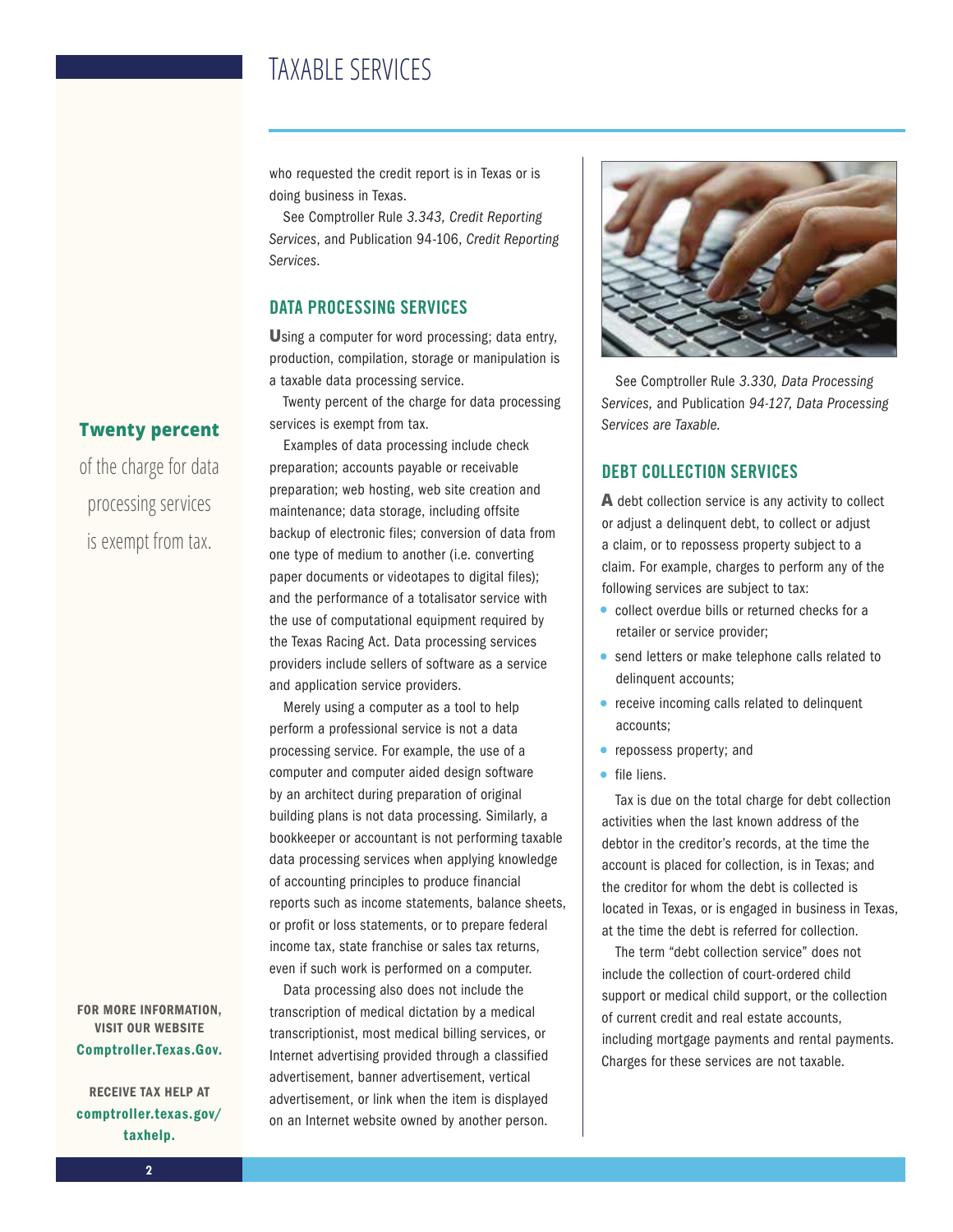See Comptroller Rule 3.354, Debt Collection Services, and Publication 94-107, Debt Collection Services.

### INFORMATION SERVICES

**G**athering and furnishing general or specialized news or other current information to others, including electronic data research or retrieval and providing access to databases of such information are information services.

Twenty percent of the charge for information services is exempt from tax.

Examples of taxable information services include:

- subscriptions to genealogical, financial, geological or similar databases;
- newsletters;
- scouting reports and surveys;
- financial market reports;
- data retrieval and/or research (for example, stock reports and quotations, court cases or administrative hearings);
- news clipping services, wire reports;
- multiple listing services;
- mailing lists;
- global positioning system information including driving directions;
- sports, news and similar information provided through satellite audio programming services.

News syndicates, financial reporters and investment researchers must collect tax on their services. These services are not taxable, however, when provided to Federal Communications Commission (FCC)-licensed radio or television stations or to newspapers published daily, weekly or at other short intervals.

See Comptroller Rule 3.342, Information Services, and Publication 94-109, Information Services.

### INSURANCE SERVICES

**D**amage and loss appraisal, inspection, investigation, claims adjustment or processing, actuarial analysis or research and insurance loss prevention.

See Comptroller Rule 3.355, Insurance Services, and Publication 94-110, Insurance Services.

### INTERNET ACCESS SERVICES

**A** service that enables users to connect to the Internet in order to access content, information, electronic mail or other services offered over the Internet access.

The first \$25 of a charge for Internet access, per account, per month, is exempt from sales tax. Tax is due on any amount over \$25 charged for Internet.

See Comptroller Rule 3.366, Internet Access Services.

### MOTOR VEHICLE PARKING AND STORAGE SERVICES

**P**arking and storage fees for a motor vehicle (including private or municipally-owned parking meters); parking fees, decals and permits; and impound fees.

See Comptroller Rule 3.315, Motor Vehicle Parking and Storage.



The first **\$25** of a charge for Internet access, per account, per month, is exempt from sales tax. **Tax is due on any amount over \$25** charged for Internet.

FOR MORE INFORMATION, VISIT OUR WEBSITE Comptroller.Texas.Gov.

RECEIVE TAX HELP AT comptroller.texas.gov/ taxhelp.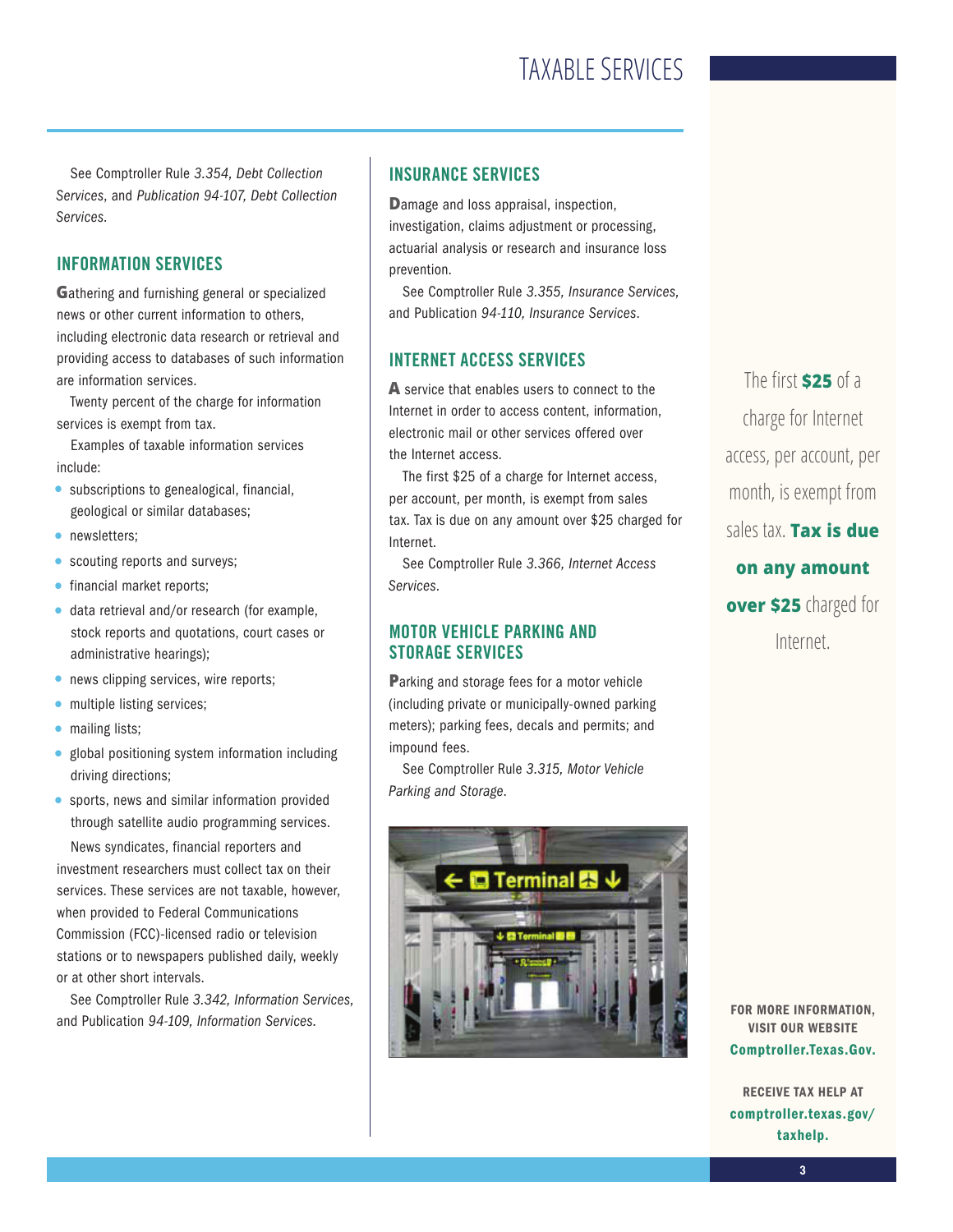All charges for labor and materials to rebuild, replace, alter, modify or upgrade existing **nonresidential realty** are taxable.

FOR MORE INFORMATION, VISIT OUR WEBSITE Comptroller.Texas.Gov.

RECEIVE TAX HELP AT comptroller.texas.gov/ taxhelp.

### NONRESIDENTIAL REAL PROPERTY REPAIR, RESTORATION OR REMODELING SERVICES

**A**ll charges for labor and materials to rebuild, replace, alter, modify or upgrade existing nonresidential realty.

"Nonresidential real property" includes commercial establishments such as manufacturing facilities, restaurants, offices, farms, ranches and hospitals, as well as parking lots, retention ponds and similar improvements, but does not include property used as a family dwelling such as apartment complexes, nursing homes and retirement homes.

The repair, restoration or remodeling of nonresidential real property does not include the addition of new usable square footage or scheduled and periodic maintenance.

See Comptroller Rule 3.357, Nonresidential Real Property Repair, Remodeling, and Restoration; Real Property Maintenance and Publication 94-116, Real Property Repair and Remodeling.

### PERSONAL PROPERTY MAINTENANCE, REMODELING OR REPAIR SERVICES

**S**ervices such as shoe shining or repair, appliance repair, furniture refurbishing or upholstering, jewelry repair or cleaning and dog grooming.

See Comptroller Rule 3.292, Repair, Remodeling, Maintenance, and Restoration of Tangible Personal Property.

### PERSONAL SERVICES

**S**ervices such as laundering, dry cleaning, carpet cleaning, massage services performed by massage parlors, Turkish baths and escort services are taxable personal services.

The term "massage services" does not include massages provided by licensed massage therapists. Manicures, pedicures, tanning, piercing,

tattooing and similar services are not taxable. See Comptroller Rules 3.310, Laundry, Cleaning, and Garment Services and 3.317, Massage Parlors,

Escort Services, and Turkish Baths and Publication 98-709, Carpet Cleaning and Related Services.

### REAL PROPERTY SERVICES

**P**est control and extermination, garbage and other waste collection or removal, janitorial and custodial services (including parking lot sweeping or cleaning), landscaping and lawn maintenance (including tree surgery and plant leasing) and surveying.

See Comptroller Rule 3.356, Real Property Service and Publications 94-111, Cleaning and Janitorial Services, 94-112 Landscaping and Lawn Care Services, 94-114, Pest Control Services and 94-157, Homebuilders and Real Property Services.



### SECURITY SERVICES

**A**ny service for which a license is required by the Private Security Bureau of the Texas Department of Public Safety under sections 1702.101 or 1702.102 of the Texas Occupations Code.

Examples include locksmith services, private investigation, armored car service, armed courier service, burglar alarm system installation and/or monitoring, guard dog service, vehicle location and tracking and unclaimed property services.

Taxable security services include computer forensic services that constitute the analysis of computer-based data, particularly hidden, temporary, deleted, protected or encrypted files, for the purpose of discovering information related (generally) to the causes of events or the conduct of persons; as well as computer repair and support services that include reviewing computer data for the purpose of investigating potential criminal or civil matters.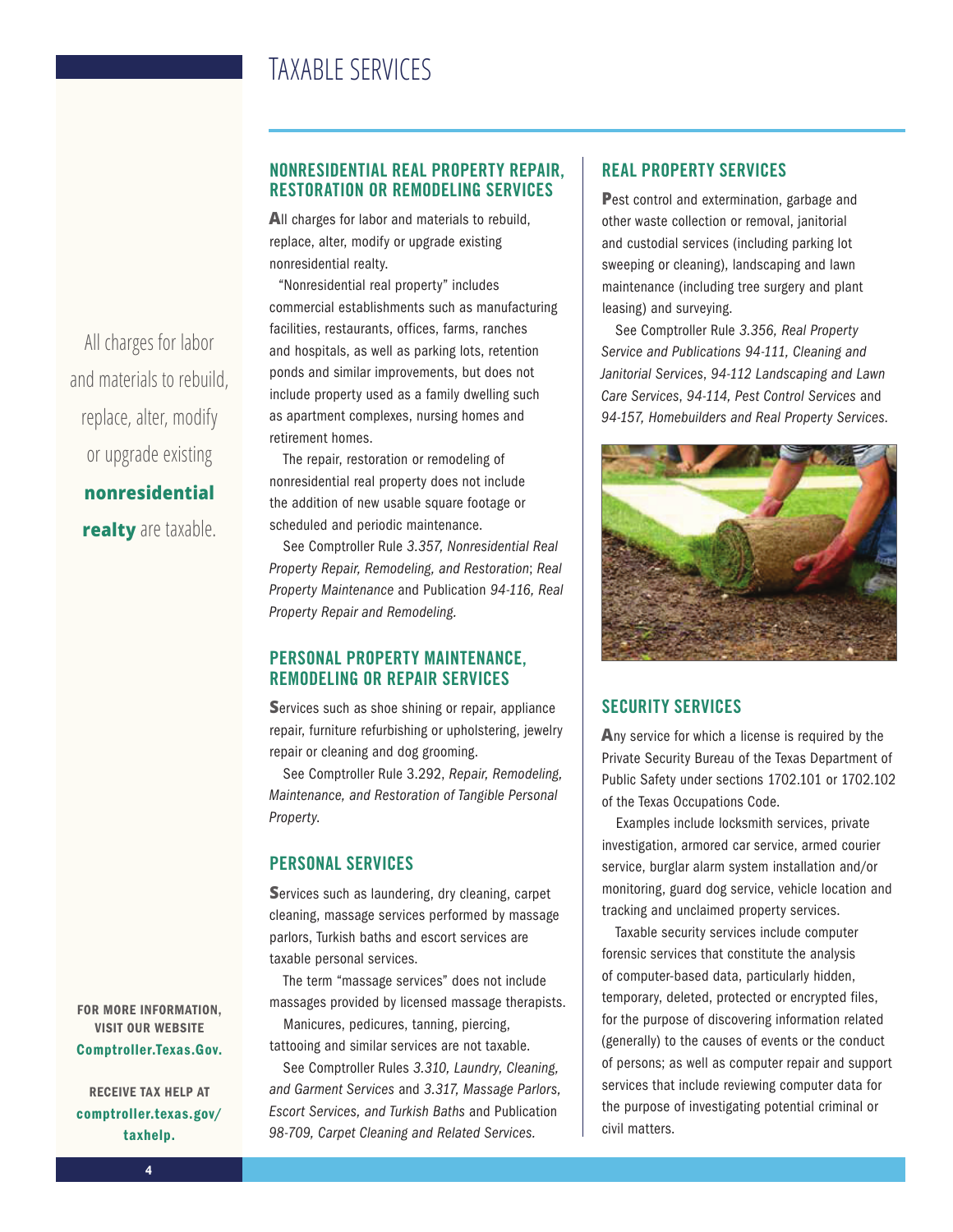See Comptroller Rule 3.333, Security Services, and Publication 94-119, Security Service Companies.

### TELECOMMUNICATIONS SERVICES

**T**he electronic or electrical transmission, conveyance, routing or reception of sounds, signals, data or information using wires, cable, radio waves, microwaves, satellites, fiber optics or any other method now in existence or that may be devised.

Examples of telecommunications services include long-distance and local telephone service, including mobile or satellite phone service and Voice over Internet Protocol (VoIP), fax service, pager services, texting services and electronic mail (unless sold bundled with Internet access).

See Comptroller Rule 3.344, Telecommunications Services and Publication 94-132, Sales Tax on Telecommunication Services.

### TELEPHONE ANSWERING SERVICES

**R**eceiving and relaying of telephone messages by a human operator, but does not include call center operations such as handling customer complaints and receiving orders.

### UTILITY TRANSMISSION AND DISTRIBUTION SERVICES

**S**ales of transmission or distribution of electricity to an end-use customer by a transmission and distribution utility, if the customer's consumption of electricity is subject to sales tax.

See Comptroller Rule 3.295, Natural Gas and Electricity.

### TAXABLE LABOR – PHOTOGRAPHERS, DRAFTSMEN, ARTISTS, TAILORS, ETC.

**I**n addition to the taxable services noted above, other types of sales that may commonly be considered "services" are taxable as the sale, processing or remodeling of tangible personal property.

For example, tax is due on charges for manufacturing, assembling, fabricating or processing products, even when the customer provides the raw materials, tools or equipment.

Examples of labor that result in the sale of a taxable item include photography and videography; producing artwork; printing; calligraphy; embroidering, custom sewing or tailoring; woodworking; welding; catering; and assembling products such as computer systems, toys, furniture or equipment.

See Comptroller Rules 3.300, Manufacturing; Custom Manufacturing; Fabricating; Processing, 3.293, Food; Food Products; Meals; Food Service and 3.312, Graphic Arts or Related Occupations; Miscellaneous Activities, and publications 94-143, Draftsmen and Designers, 94-187, Mold Remediation Services, 94-176, Photographers and Texas Sales Tax, and 94-115, Ready to Eat Food.

### REPORTING AND COLLECTING TAX

**A** company engaged in business in Texas that provides a taxable service in this state is required to obtain a sales tax permit and to collect state and local sales and use tax.

Generally, tax is due on the entire amount charged for a taxable service, including items such as labor, materials and mileage charges, even if separately stated.

See Comptroller Rule 3.286, Seller's and Purchaser's Responsibilities, including Nexus, Permits, Returns and Reporting Periods, Collection and Exemption Rules, and Criminal Penalties.

Tax is due on charges for manufacturing, assembling, fabricating or processing products,

**even when** the customer provides the raw materials, tools or equipment.

FOR MORE INFORMATION, VISIT OUR WEBSITE Comptroller.Texas.Gov.

RECEIVE TAX HELP AT comptroller.texas.gov/ taxhelp.